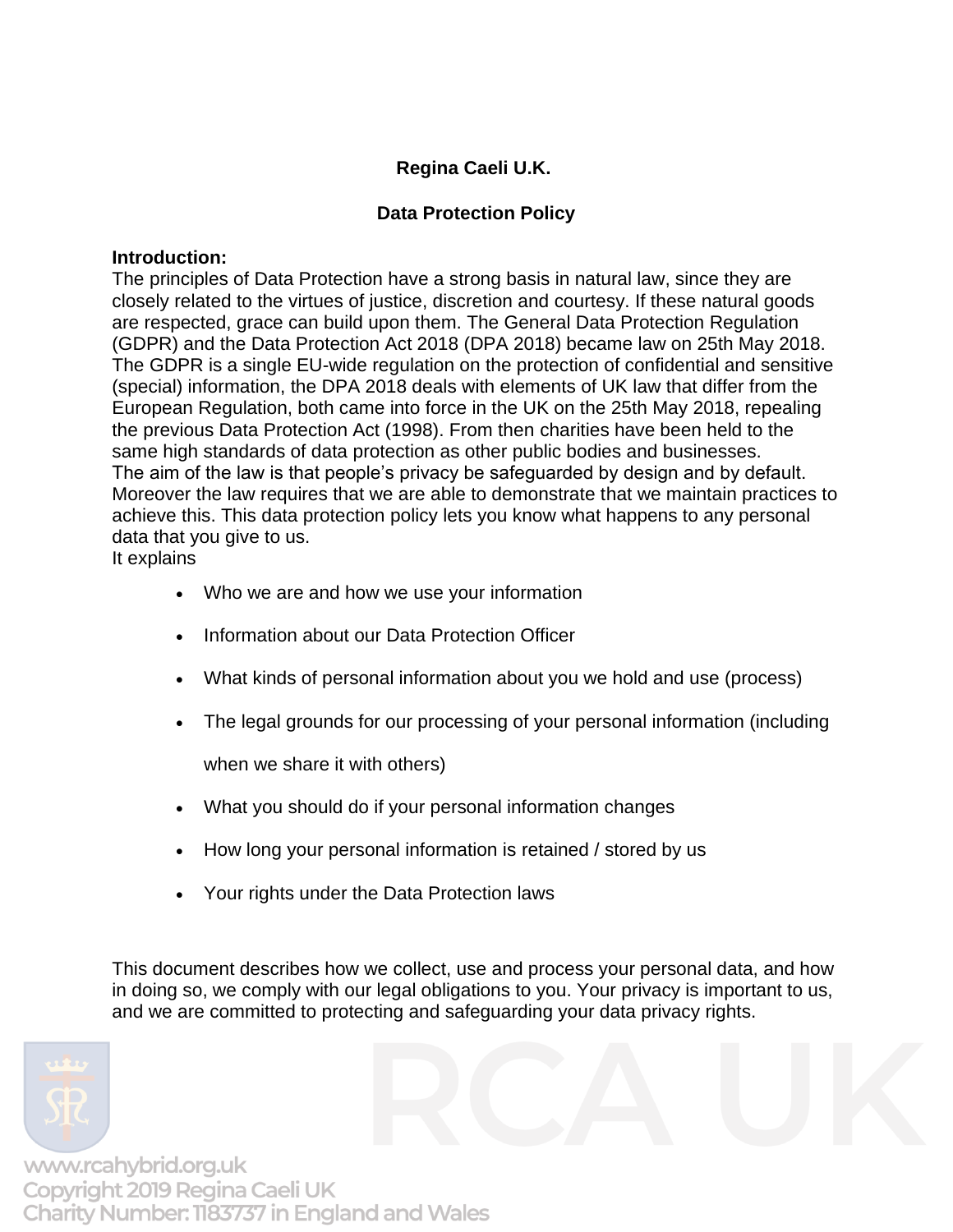# **Data Protection Principles**

The following princpiles of data protection are followed at all times:

- personal data shall be processed fairly, lawfully and in a transparent manner, and processing shall not be lawful unless one of the processing conditions can be met;
- personal data shall be collected for specific, explicit, and legitimate purposes, and shall not be further processed in a manner incompatible with those purposes;
- personal data shall be adequate, relevant, and limited to what is necessary for the purpose(s) for which it is being processed;
- personal data shall be accurate and, where necessary, kept up to date;
- personal data processed for any purpose(s) shall not be kept for longer than is necessary for that purpose/those purposes;
- personal data shall be processed in such a way that ensures appropriate security of the data, including protection against unauthorised or unlawful processing and against accidental loss, destruction, or damage, using appropriate technical or organisational measures.

# **How we use your information and the law.**

Regina Caeli U.K. collect and process certain types of personal information about staff, pupils, parents and other individuals who come into contact with us in order to provide education and associated functions. We may be required by law to collect and use certain types of information to comply with statutory obligations related to employment, education and safeguarding, and this policy is intended to ensure that personal information is dealt with properly and securely.

We collect the email addresses of those people who sign up to our email list via our website [www.rcahybrid.org.uk](http://www.rcahybrid.org.uk/)

We collect basic personal data about the families who apply to send their children to Regina Caeli U.K. This includes their name, address and contact details such as email and mobile number etc. We also collect sensitive confidential data known as "special category personal data", in the form of religious belief. We do not intend to seek or hold sensitive personal data about anyone except where we have been notified of the information (without soliciting it), or it comes to our attention via legitimate means (e.g. a grievance) or needs to be sought and held in compliance with a legal obligation.

# **Lawful Basis - why do we need this information?**

GDPR requires that Regina Caeli UK have a legal basis for collecting, storing and using people's personal data. Since REgina Caeli U.K. handles 'sensitive data' in the form of religious affiliation, besides a general legal basis we are also required to maintain another, more specific basis. The relevant ones in this respect are *'consent'*  and *'legitimate interest'* ; this is all in accordance with GDPR Art 6.1.a (handling general data) + Art 9.2.d (handling sensitive data).

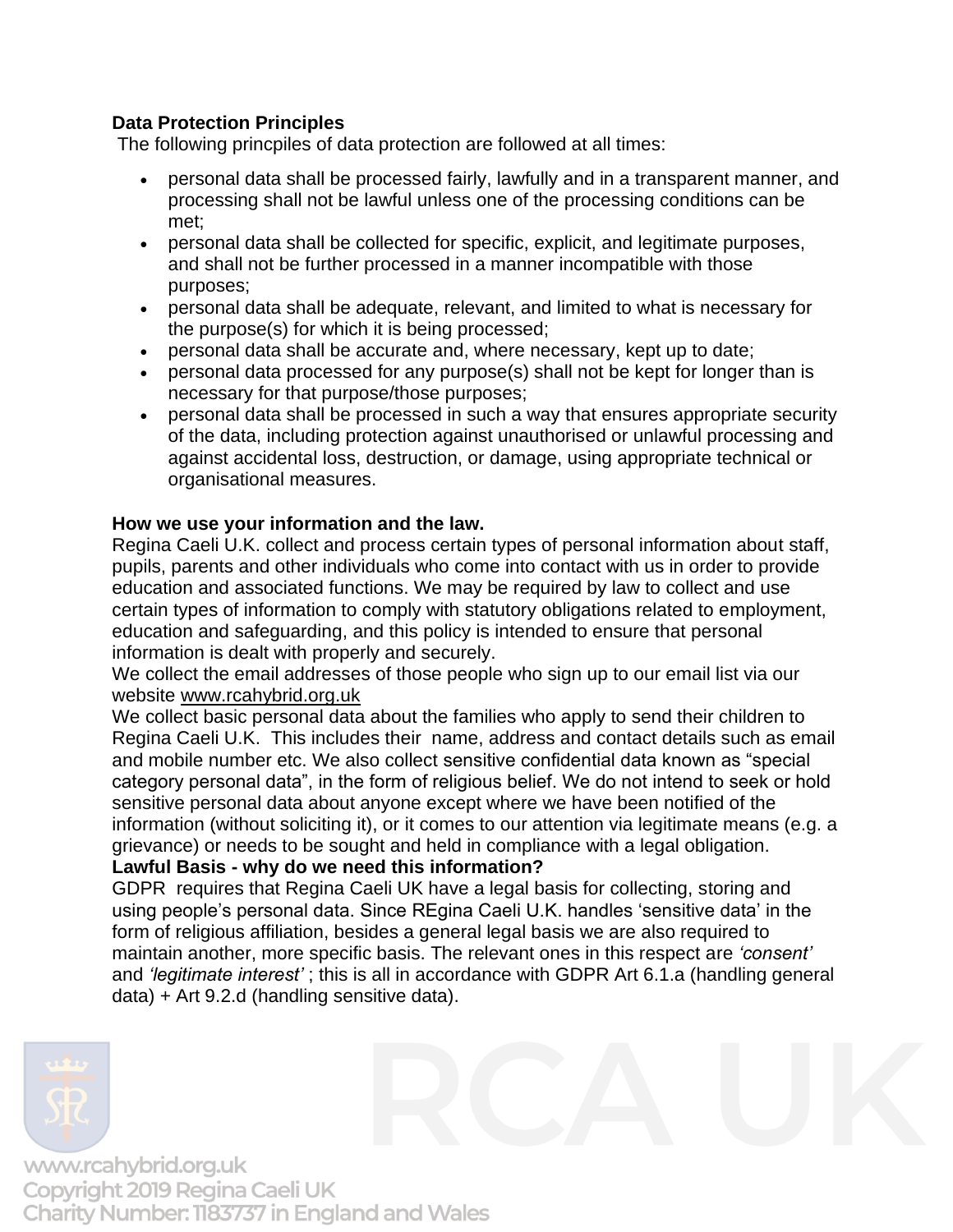## **Consent**

'Consent' means that people willingly give their data, knowing the purpose for which we will use it, and for how long we will store it. Everyone must be offered an easy way to withdraw their consent. GDPR Article 7(1) says: "Where processing is based on consent, the controller shall be able to demonstrate that the data subject has consented to the processing of his or her personal data." This requires data processors to have an effective audit trail of how and when consent was given.

- Who consented: name of the individual, or other identifier
- When they consented: a copy of a dated document, or online records that include a timestamp; or, for oral consent, a note of the time and date which was made at the time of the conversation.
- What they were told at the time: a master copy of the document or data capture form containing the consent statement in use at that time, along with any separate privacy policy, including version numbers and dates matching the date consent was given. If consent was given orally, our records should include a copy of the script used at that time.
- How they consented: for written consent, a copy of the relevant document or data capture form. If consent was given online, our records should include the data submitted as well as a timestamp to link it to the relevant version of the data capture form. If consent was given orally, we should keep a note of this made at the time of the conversation, although it does not need to be a full record of the conversation.
- Whether they have withdrawn consent: and if so, when.

# **Legitimate Interest**

As an educational charity, we do have a legitimate interest in holding contact details and certain personal information relating to families who use our services. This personal information includes things such as full name, date of birth, contact details, assessment results, special educational needs, admissions and attendance, entry date, behavior or safeguarding information. It also includes special category personal data such as religion, gender, any relevant medical information and dietary needs. The data is used in order to support the education of our pupils, to monitor and report on their progress, to provide appropriate pastoral care, together with any other uses normally associated with this provision in a school environment. We may, from time to time, share this data with our U.S. colleagues at Regina Caeli Academy U.S. in order to better serve the needs of the people we help.

Similarly, we have a legitimate interest in contacting those people who have signed up to our email list for updates, with the purpose of giving them updates on Regina Caeli affairs; we don't use their emails for any other purpose and they can opt out at any time through a single link on any of our emails, or by contacting us directly.

An individual's data protection rights take precedence over the legitimate interests of a charity / business to handle their data. For example, we must consider what the

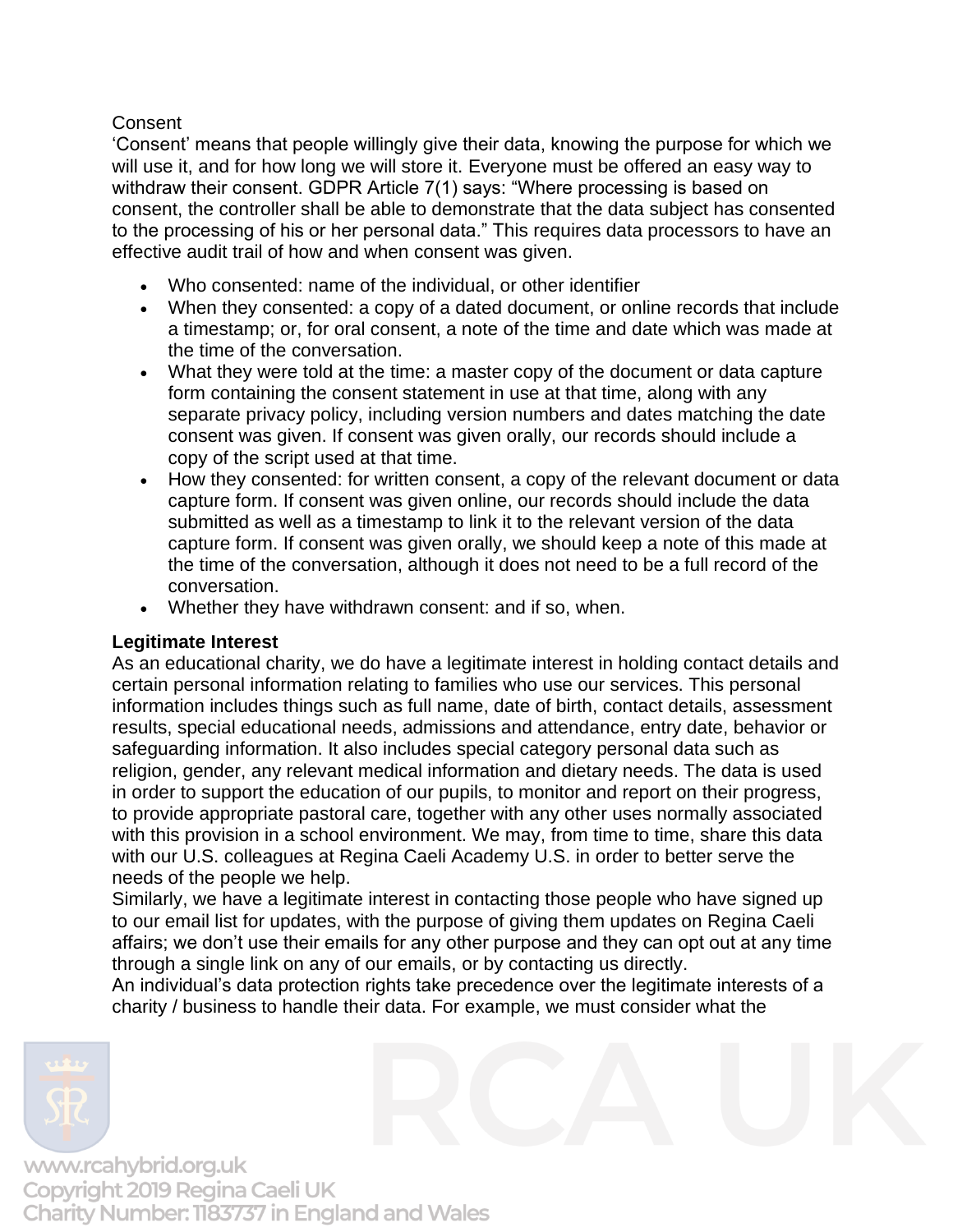individual would reasonably have expected their personal information to be used for at the time that they provided it. If the individual would not have reasonably expected the information to be used for direct marketing, it would not be legitimate for the organisation to do so. However, GDPR is very clear that the individual's choice to say 'no' to direct marketing is more important than a charity's (legitimate) desire to send them future communications.

### **Individual Rights**

Besides the right to privacy, to being informed of when we collect their data and for what purpose, and how to 'opt-out' (after opting-in), individuals have legal rights concerning:

- Mandatory breach notifications
- Subject access requests (SARs)
- the "Right to be Forgotten"

# Mandatory breach notification

We, as Data Controllers, have seventy two hours to report a data protection breach to the Information Commissioner's Office and, if any data breach could result in high risk to individuals, they must also directly notify individual data subjects without undue delay if the breach could result in discrimination, damage to reputation, financial loss, loss of confidentiality or any other significant economic or social disadvantage. We must keep a record (available for inspection) of all breaches, but need only report risky ones. Subject Access Requests—SARs

The GDPR law gives any individual the right to be sent details of information held about them within no later than one month of making a request. Care is needed when responding to such requests to ensure the rights of third parties are not compromised. If a SAR is received, Regina Caeli U.K.'s Data Protection Officer (DPO) should be immediately informed. The right of individuals to have access to data held about them makes it more important than ever that care is taken where personal references, information or opinions are included in emails or other correspondence.

A subject access request can be used by an individual to request that an organisation provides:

- confirmation that they are processing the individual's personal data;
- a copy of that personal data;
- the purposes of their processing;
- the categories of personal data concerned;
- the recipients or categories of recipient they disclose the personal data to;
- their retention period for storing personal data or, where this is not possible, their criteria for determining how long they will store it;
- confirmation of the existence of the right to request rectification, erasure or restriction or to object to such processing;
- confirmation of the right to lodge a complaint with the ICO or another supervisory authority;

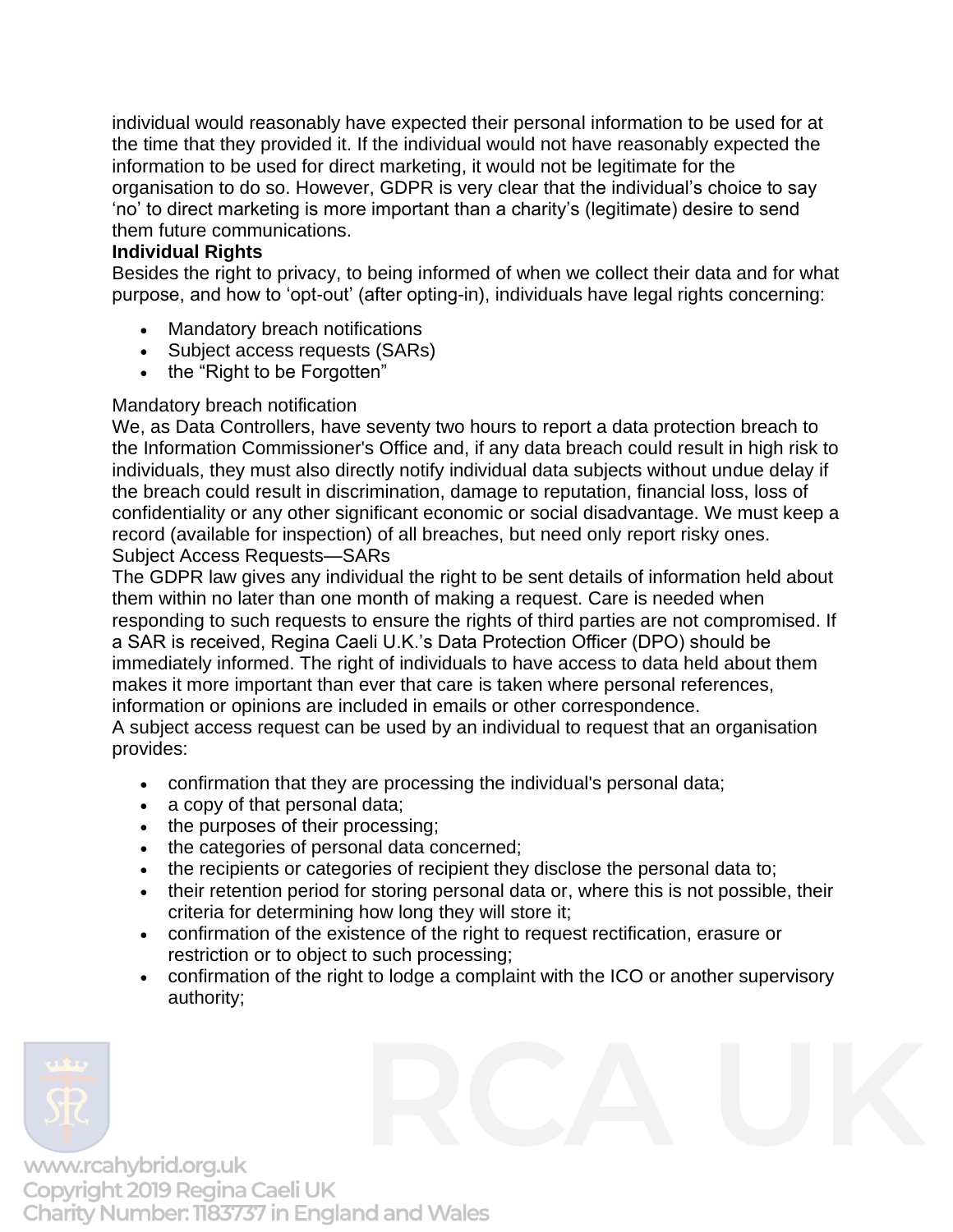- information about the source of the data, where it was not obtained directly from the individual;
- the existence of any automated decision-making (including profiling); and
- the safeguards they provide if they transfer personal data to a third country or international organisation.

## Right to be Forgotten

Individuals have the "right to erasure" / "right to be forgotten" if the data we hold is no longer relevant or no longer for the purpose it was gathered, or if they withdraw consent. However data can be retained even against their wishes if this serves safeguarding or other legal issues.

### **Where do we store your information electronically?**

All the personal data is processed by our staff in the UK however for the purposes of IT hosting and maintenance this information may be located on servers within the European Union.

# **Objections / Complaints**

Should you have any concerns about how your information is managed at the GP, please contact the Data Protection Officer. If you are still unhappy following a review by the Data Protection Officer, you have a right to lodge a complaint with a supervisory authority: You have a right to complain to the UK supervisory Authority as below. Information Commissioner:

Wycliffe house Water Lane Wilmslow **Cheshire** SK9 5AF Tel: 01625 545745 <https://ico.org.uk/>

If you are happy for your data to be used for the purposes described in this privacy notice, then you do not need to do anything. If you have any concerns about how your data is shared, then please contact the Practice Data Protection Officer.

If you would like to know more about your rights in respect of the personal data we hold about you, please contact the Data Protection Officer as below.

# **Data Protection Officer**

At a Board meeting on 31/7/19 it was decided to appoint Robert C as Data Protection Officer (DPO) for Regina Caeli U.K.. The DPO's role includes responsibility for informing Regina Caeli U.K., staff and volunteers of matters appertaining to GDPR; advising on requirements for compliance; being a point of contact for enquiries or complaints; making a risk assessment of Regina Caeli U.K.'s data procedures; and establishing protocols for data security. If you would like to contact XXXX, use the contact form here: <https://www.rcahybrid.org.uk/contact> with the subject "Data Protection"